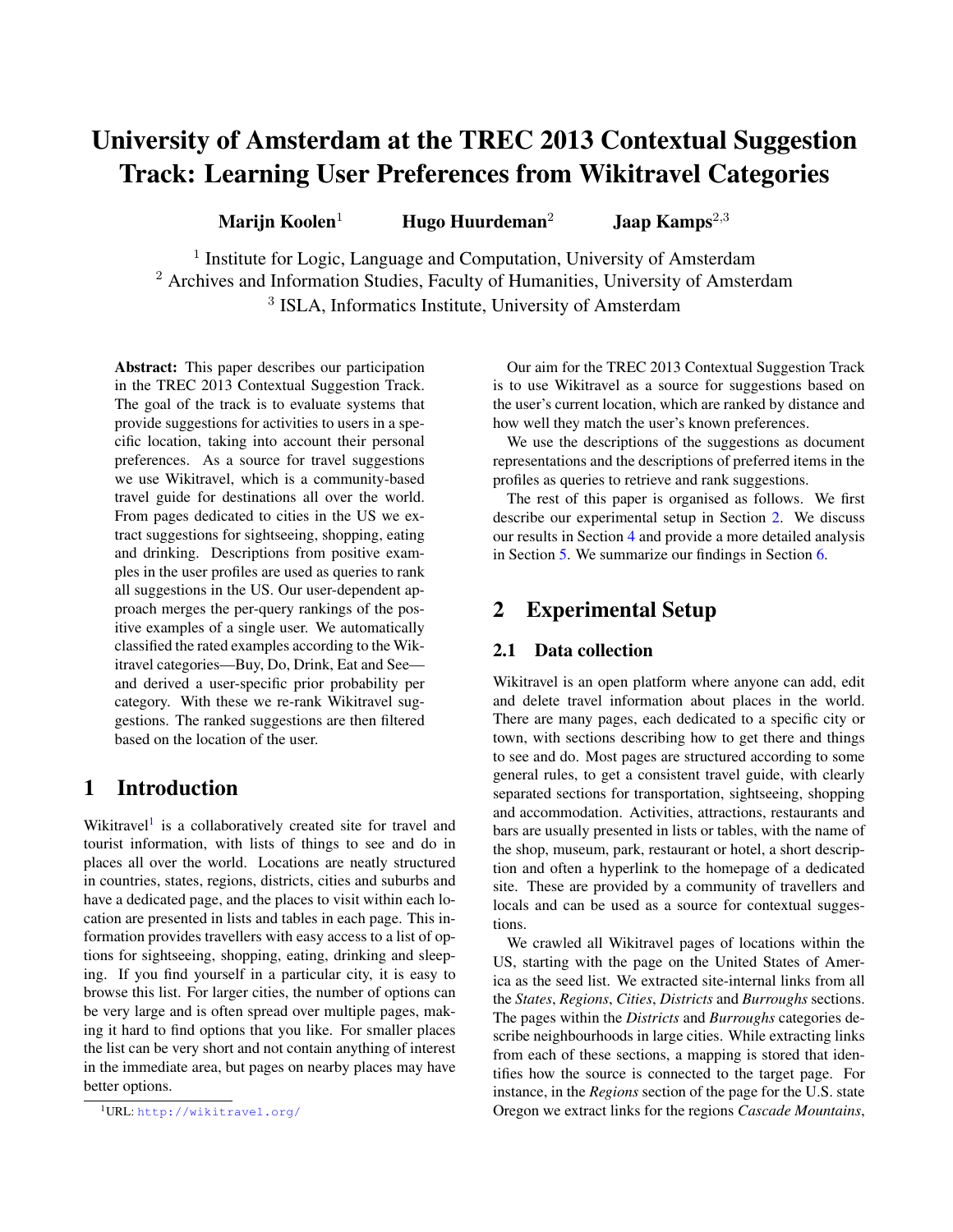Category # suggestions  $\%$  # examples  $\%$ Buy 2496 11 10 20 Do 5841 27 12 24 Drink 2476 11 7 14 Eat 6333 29 9 18 See 4726 22 12 24 Total 21,872

<span id="page-1-0"></span>Table 1: Number of suggestions and examples in each Wikitravel category

*Central Oregon*, *Columbia Gorge* and four other regions. With each link we store a mapping indicating that that region is a region in the state *Oregon*. This hierarchical mapping can be used as an indication of distance between the location of the user and other locations. When there are not enough suggestions in the city where the user is located, we can add suggestions from cities in the same region. From the *City*, *District* and *Burrough* pages we extracted suggestions from the sections *Do*, *See*, *Buy*, *Eat*, and *Drink*. Each suggestion is identified by either a paragraph, list item or table row in html markup. We only considered items that have an hyperlink to an external web page as suggestions and used the surrounding text in the list item or table row element as description. We extracted a total of 21,872 suggestions from 1735 cities and towns. For some locations there is only a single suggestion, the median (mean) number of suggestions is 4 (13). The place with the highest number of suggestions is Chicago (816 suggestions).

The number of suggestions from each category is shown in column 2 of Table [1.](#page-1-0) The Buy and Drink categories are the smallest, with 2496 and 2476 suggestions respectively. The Eat category is the biggest, with 6333 suggestions (29%).

### 3 Category Priors

Some users may prefer *Do* suggestions over *Drink* suggestions, or *Eat* over *Buy* suggestions. From the ratings of the examples, the system could derive a predicted category, but for the 50 examples provided by the Track organisers, the Wikitravel categories are unknown (although some of them may be on the Wikitravel page for Philadelphia). Therefore, we use the descriptions from the 50 examples and the 21,872 Wikitravel suggestions to assign the 50 examples to the 5 Wikitravel categories. To assign the examples to the categories, we crawled all 50 example websites, downloading the homepage from each example, and following site-internal links up to one level deep. Subsequently, we extracted and concatenated the plain text from all crawled pages for each separate site, and tokenized it, followed by basic stop word filtering. Using a tf-idf measure, we extracted the top 30 keywords for each example website, that

<span id="page-1-1"></span>Table 2: Statistics on the user ratings across profiles, examples and Wikitravel categories

| Aggregate            | #         | mnn          | max          | medn           | mean         | stdev        |
|----------------------|-----------|--------------|--------------|----------------|--------------|--------------|
| Profiles<br>Examples | 562<br>50 | 0.38<br>1.41 | 4.00<br>3.49 | 2.38<br>2.37   | 2.38<br>2.38 | 0.51<br>0.44 |
| Category             |           |              |              |                |              |              |
| Buy                  | 4496      | 0            | 4            | 3              | 2.37         | 1.28         |
| Do                   | 7306      | 0            | 4            | $\mathfrak{D}$ | 2.14         | 1.31         |
| Drink                | 3372      | 0            | 4            | 2              | 2.11         | 1.35         |
| Eat                  | 3934      | 0            | 4            | 3              | 2.68         | 1.19         |
| See                  | 8992      | 0            | 4            | 3              | 2.54         | 1.20         |

could serve as queries. The crawled and concatenated text of each of the 5 Wikitravel categories served as document representations, which we indexed using Indri. Issuing the generated queries based on the top 30 keywords per site resulted in a ranked list of the 5 candidate categories for each given example website. With the ratings per user, we can then compute predicted ratings per category. Each profile contains the ratings of the 50 examples by a single user, on a 5 level scale: strongly uninterested (0), uninterested (1), neutral (2) interested (3) and strongly interested (4). Of the 50 examples, 10 are assigned to the *Buy* category (column 4 in Table [1\)](#page-1-0), 12 to *Do*, 7 to *Drink*, 9 to *Eat* and 12 to *See*. The distribution is somewhat different over the 50 examples than over the Wikitravel suggestions. The number of ratings per category is small and may be too low to predict a rating useful for re-ranking. We investigate this by comparing a ranking based on document retrieval scores alone with a ranking based on both document scores and category-based predicted ratings.

We provide statistics on the user ratings (based on the ratings after seeing the full document) in Table [2.](#page-1-1) In the top part of the table, the we see the rating distribution over profiles, where the ratings of the 50 examples are averaged per profile. For the statistics on the examples we first average over the 562 profiles. The preferences of users are highly varied. Some users are at best neutral towards examples. Some users are positive about a few things but negative about most other things, with a median score of 0. Others are mostly positive, with median ratings of 4. One user gave all examples a rating of 4. The ratings over the examples are distributed more evenly, with the lowest rated example having an average rating of 1.41 and the highest 3.49. In the bottom half of Table [2](#page-1-1) we show rating statistics per Wikitravel category, based on the estimated category per example. The Do and Drink categories are the least liked while the Eat category is the highest rated. Per profile the category ratings vary strongly. Some strongly prefer the See category while others prefer the Buy or Drink categories. These preferences can be captured by the user's personal rating distribution over categories.

The average rating  $\bar{r}_u$  of examples  $D_E$  by a user u is given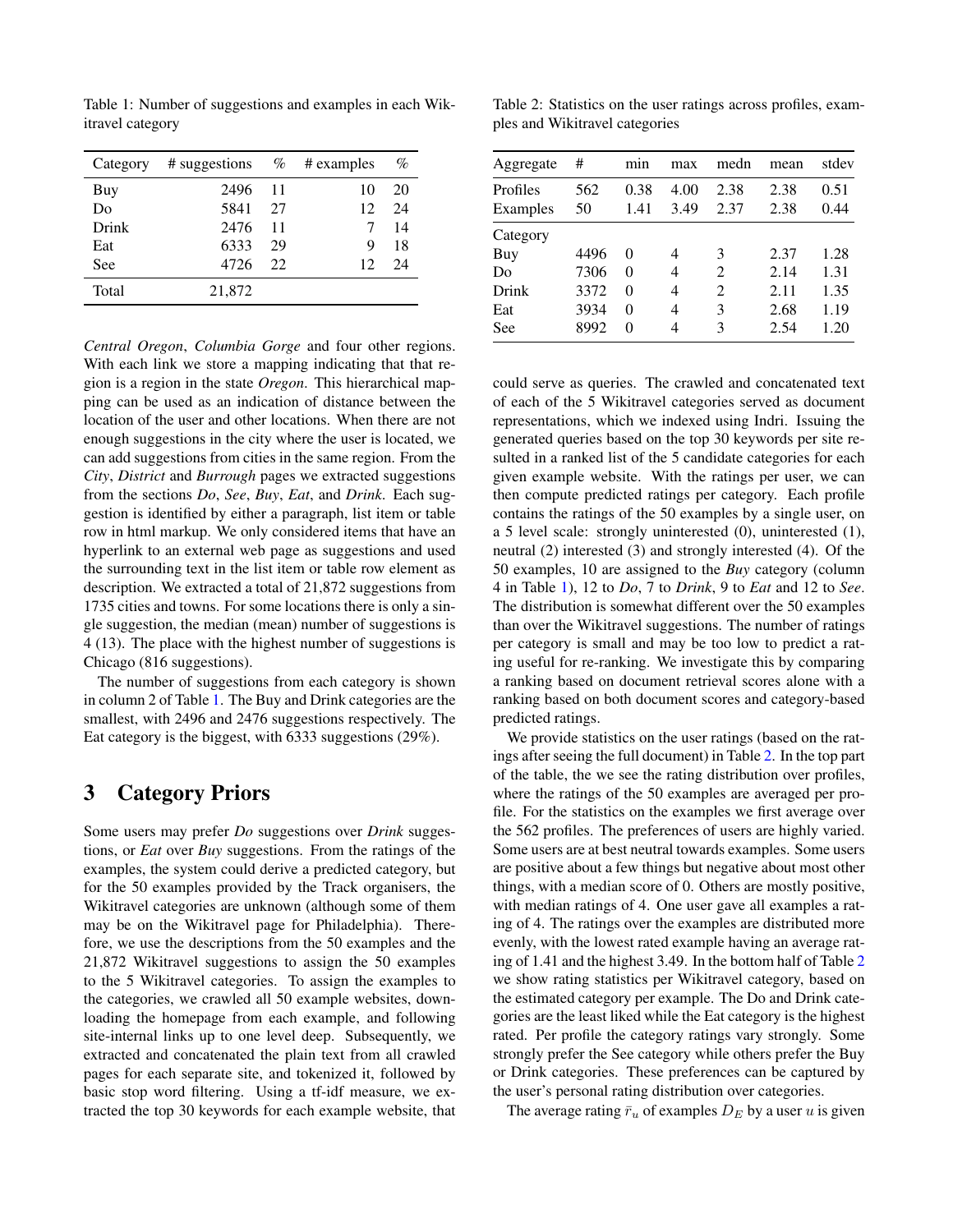as:

$$
\bar{r}_u = \frac{1}{|D_E|} \sum_{d \in D_E} r_u(d) \tag{1}
$$

The average rating of example websites  $D<sub>C</sub>$  in Wikitravel category  $C$  by user  $u$  is:

$$
\bar{r}_u(C) = \frac{1}{|D_C|} \sum_{d \in D_C} r_u(d) \tag{2}
$$

We use these average ratings as category-based predicted ratings to rerank retrieved suggestions.

#### 3.1 Indexing and Retrieval

Each suggestion is a document with the description as representation, which we indexed with Indri. We used Krovetz stemming and removed common stopwords. The topic set consists of 50 examples, 562 user profiles and 50 contexts. The examples are suggestions in Philadelphia and consist of a short description and a URL to a dedicated website. Each user profile contains judgements from a single user on all 50 examples, with an initial judgement based on the description of the example suggestion and a final judgement after visiting the website. The contexts contain a location (city and state in the US). In the user profiles, the description of each positive example (where the user rated the example positive (score 3 or 4) based on seeing the actual website) was used as a query, resulting in the set  $Q_u^+$ .<sup>[2](#page-2-1)</sup> We ranked suggestions per query (default language model with Dirichlet smoothing,  $\mu = 2500$ ) and scores are merged over all queries per profile using CombSUM. The score of each retrieved suggestion is the sum of all its scores for all queries  $q$  for user  $u$ . Formally, score  $S(d)$  for suggestion d is computed as:

$$
S(d) = \sum_{i=1}^{|Q_u^+|} P(d|q_i)
$$
 (3)

The language model score  $P(d|q_i)$  is computed as:

$$
P(d|q_i) = P(d) \cdot P(q_i|d) \tag{4}
$$

where  $P(d)$  is a document prior probability, which is  $P(d) = 1$  in the baseline system and  $P(d) = \bar{r}_u(C)/r_{max}$ , with  $r_{max} = 4$  when we use the category-based predicated rating. This produces a location-independent ranking of suggestions, which can be updated each time the user adds new information to her profile. When the user wants suggestions based on where she is, the ranking is filtered on distance to her location. All suggestions within the city where the user is located are ranked first, then suggestions within the same region, then within the same state, then the rest of the suggestions. The top 50 suggestions are returned to the user. For large cities this often means all suggestions are within

the same city. For smaller locations, with only a small number of suggestions, this often means the suggestions further down the list require some travelling. In Section [5](#page-3-0) we analyse the difference between suggestions for small and large cities.

#### 3.2 Official Runs

For this year's Contextual Suggestions Track, systems have to provide 50 suggestions for each pair of user and context. There are  $562 \cdot 50 = 28,100$  user/context pairs. We submitted one run:

UAmsTF30WU : this is a baseline run without category priors. Suggestions are ranked per profile/context pair based on the positive examples in the profile and filtered on the context location, with additional suggestions from other cities in the same region or state if there are fewer than 50 suggestions in the context location itself.

In addition, we prepared another run, which we unfortunately could not submit in time:

UAmsTF30WUC : This run is the same as the one above, but with the category prior probability assigned to each suggestion.

These runs allow us to investigate the value of the category priors. Is a category-based document prior effective for ranking? Or are category preferences already captured by using only the descriptions of positively rated examples?

### <span id="page-2-0"></span>4 Results

We submitted only the baseline run so there are no official results for the run with category priors. However, to find out if the category prior has potential value for improving the ranking, we take the top 5 results of the baseline run and rerank them based on the ranking of the *UAmsTF30WUC* run and designate this run UAmsTF30WU $_{cat}$ . Note that this results in a different ranking from the *UAmsTF30WUC* run, as that run may have different suggestions in the top 5 than the baseline. However, if the category prior is an effective relevance indicator, we expect it to improve performance scores.

Suggestions are judged on 3 aspects: the description (Desc) of the suggestion, the document (Doc) and the geographical location (G). Suggestions are considered relevant if the G score is at least 1 (marginally geographically appropriate) and Desc and Doc scores are at least 3 (*interesting*) for P@5 and MRR. For TBG, the Desc has to be at least 2 (neutral) and Doc at least 3. All dimensions are judged on the same 5 level scale as the examples.

The evaluation results are shown in Table [3.](#page-3-1) The Track Median is the mean of the per topic Median scores. Our baseline *UAmsTF30WU* scores well above the Track Median

<span id="page-2-1"></span><sup>&</sup>lt;sup>2</sup>Profile IDs 146 and 420 have no positively rated examples. For these profiles, we use all neutrally rated examples as queries.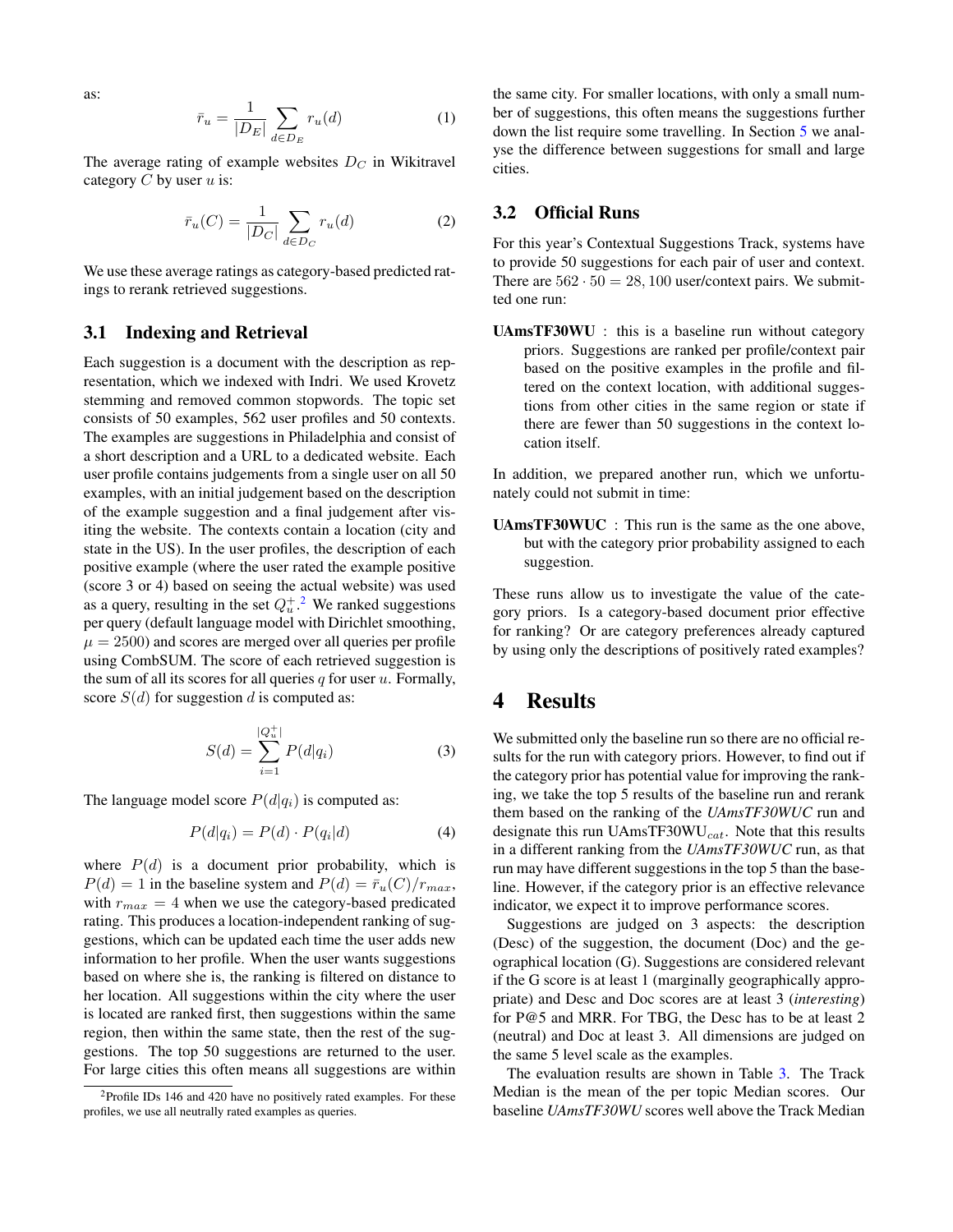<span id="page-3-1"></span>Table 3: Evaluation results for the TREC 2013 Contextual Suggestion Track. The run marked \* is not an official submission

| Run                 | P@5    | <b>MRR</b> | <b>TBG</b> |
|---------------------|--------|------------|------------|
| Track Median        | 0.2368 | 0.3415     | 0.8593     |
| UAmsTF30WU          | 0.3121 | 0.4803     | 1.1905     |
| UAmsTF30WU $_{cat}$ | 0.3237 | 0.5036     | 1 2413     |

<span id="page-3-2"></span>Table 4: Distribution of judgements based on descriptions and documents

| # results             | description | document $(\% )$ |
|-----------------------|-------------|------------------|
| does not load         | 0(0)        | 184 (17)         |
| strongly uninterested | 68(6)       | 74(7)            |
| uninterested          | 161(15)     | 134(13)          |
| neutral               | 251 (24)    | 149 (14)         |
| interested            | 474 (44)    | 365 (34)         |
| strongly interested   | 113(11)     | 161(15)          |

on all three performance measures. The reranking of the top 5 results based on the category prior, UAmsTF30WU $_{cat}$ , further improves performance. The category prior seems to be a useful signal for ranking. We analyse our runs in more detail in the next section.

### <span id="page-3-0"></span>5 Analysis

In this section we take a closer look at differences between users, the per topic performance of our two methods and the impact of user-dependent result merging on the final ranking.

There are a few notable differences between the description and document judgements (see Table [4\)](#page-3-2). First, 17% of the documents fail to load, which does not happen with the descriptions. Because of this there are fewer *neutral* and *interested* document-level judgements compared to description-level judgements. Second, the number of negatively rated suggestions remains relatively stable. However, the number of *strongly interested* suggestions increases at the document judgement level. In general, going from the description-based ratings to the document-based ratings there are some small shifts from the moderate ratings to the more extreme ratings.

In Table [5](#page-3-3) we see the relation between the descriptionbased judgements and the document-based judgements. Row 1 shows how the suggestions initially given a negative rating (229 in total) and how these are rated after seeing the full document. Most suggestions are still rated negatively (143 or 62%), but 18% (28 and 14 out of 229) are rated higher. Suggestions initially rated neutral (row 2) tend to

<span id="page-3-3"></span>Table 5: Change in judgement from description to document

|             |       | Change to |                  |     |          |
|-------------|-------|-----------|------------------|-----|----------|
| Description | total | not load  | negative neutral |     | positive |
| negative    | 229   | 44        | 143              | 28  | 14       |
| neutral     | 251   | 50        | 43               | 86  | 72       |
| positive    | 587   | 90        | 22               | 35  | 440      |
| total       | 1067  | 184       | 208              | 149 | 526      |

<span id="page-3-4"></span>Table 6: Distribution of categories over suggestions in the top 5 retrieved results and in the index

| Category | Retrieved | Indexed |
|----------|-----------|---------|
| Buy      | 0.09      | 0.11    |
| Do       | 0.28      | 0.27    |
| Drink    | 0.05      | 0.11    |
| Eat      | 0.18      | 0.29    |
| See      | 0.39      | 0.22    |

get a non-neutral after seeing the full document: 43 are rated negatively (17%) and 72 positively (29%). Of the suggestions rated positively upon seeing the descriptions, the majority are also rated positively based on the document (440 or 75%). Of the rest, most change due to pages failing to load (90 or 15%), while for 57 (10%) the pages turn out to be less than interesting. In total, 86 judgements shift from *negative* or *neutral* to *positive* while only 57 shift form positive to *neutral* or *negative*. Again, we see that ratings become less neutral upon seeing the full document, but when the page loads, the majority of the top 5 results are rated positively.

#### 5.1 Categories

Finally, we look at the categories of the top 5 retrieved results. Recall that the Wikitravel suggestions all have explicit categories, whereas for the examples we had to estimate a category.

In Table [6](#page-3-4) we see the distribution of Wikitravel categories over the top 5 retrieved suggestions and over all suggestions in the index. The See category is overrepresented in the top 5, whereas the Eat and Drink categories are underrepresented. The Buy and Do categories are similarly distributed in the top 5 and the index. The high number of suggestions from the See category may be due to the relatively high ratings of the examples in the See category. However, the examples from the Eat category were rated even higher but fail to push Eat suggestions to the top of the ranking.